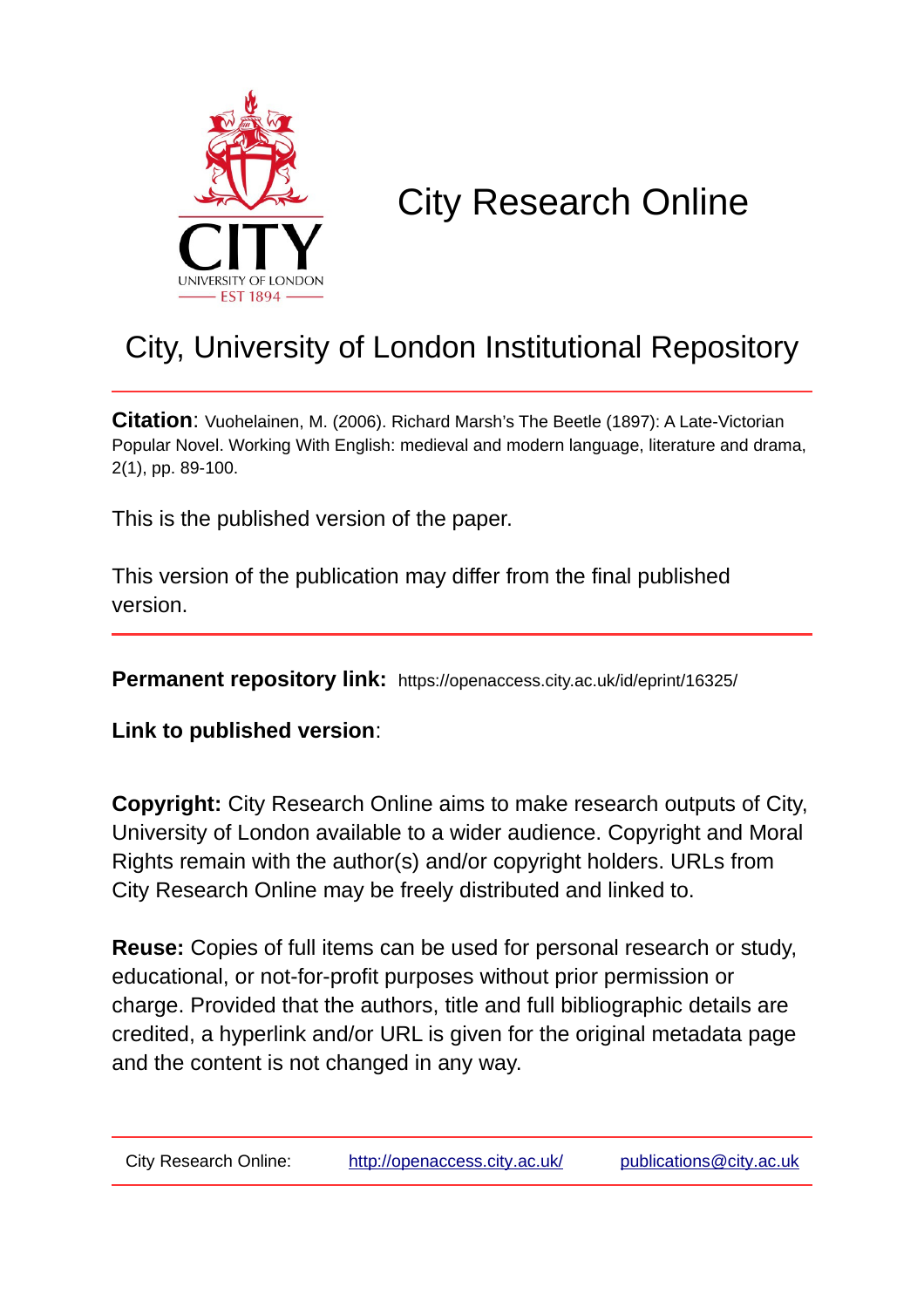

## **Richard Marsh's** *The Beetle* **(1897): a late-Victorian popular novel**

### **by Minna Vuohelainen Birkbeck, University of London**

This paper deals with the publication history and popular appeal of a novel which, when first published in 1897, was characterised by contemporary readers and reviewers as "surprising and ingenious", "weird", "thrilling", "really exciting", "full of mystery" and "extremely powerful". According to reviewers, this "well-written" story was "narrated with a clearness of style and a fullness of incident which hold the reader's attention from first to last". Compared favourably to the work of Wilkie Collins and Bram Stoker, this novel was presented "with hideous actuality", was "difficult, if not impossible, to lay down… when once begun" and succeeded "in producing that sensation of horror which should make the flesh of even the least susceptible reader creep" ("Opinions of the Press"). Given the recent scholarly interest in late-nineteenth-century popular fiction, one would expect to find such a thrilling novel the subject of ample academic attention. Yet Richard Marsh's popular potboiler *The Beetle: A Mystery* is now only known to readers of cult fiction and collectors of rare books. First published in 1897, almost simultaneously with Bram Stoker's *Dracula* with which it makes a remarkable comparison, Marsh's bestselling shocker has been sadly neglected by post-war readers. This paper examines its immense initial popularity, critical history and slow decline, locating the novel within a specific context of time and readership.

*The Beetle*, though but little-known, is the only novel for which its author is now remembered at all. Always secretive, the late-Victorian popular novelist Richard Marsh has largely escaped biographical detection, just as his literary work has defied scholarly analysis.<sup>[1](#page-10-0)</sup> Yet during his thirty-five-year career, this popular writer published over eighty volumes of fiction, as well as countless short stories, under at least two names. "Richard Marsh" was in fact a penname adopted for reasons which remain unclear by Richard Bernard Heldmann (1857-1915), a writer of boys' stories in the early 1880s and one-time journalistic collaborator of G.A. Henty. Heldmann's career was closely tied to the *Union Jack*, Henty's quality boys' weekly, for which Heldmann began to write school and adventure stories in the late summer of 1880. He quickly made himself one of the most trusted contributors to the magazine and learnt many of the tricks of his trade in the process. By 1882, the youthful Heldmann had made himself so useful to Henty that he was promoted to co-editor of the *Union Jack*, which underwent many commercially-inspired changes in the first, and final, volume of its short-lived New Series (1882-3). Heldmann's promising career as a boys' author, however, came to an abrupt end in 1883: first his final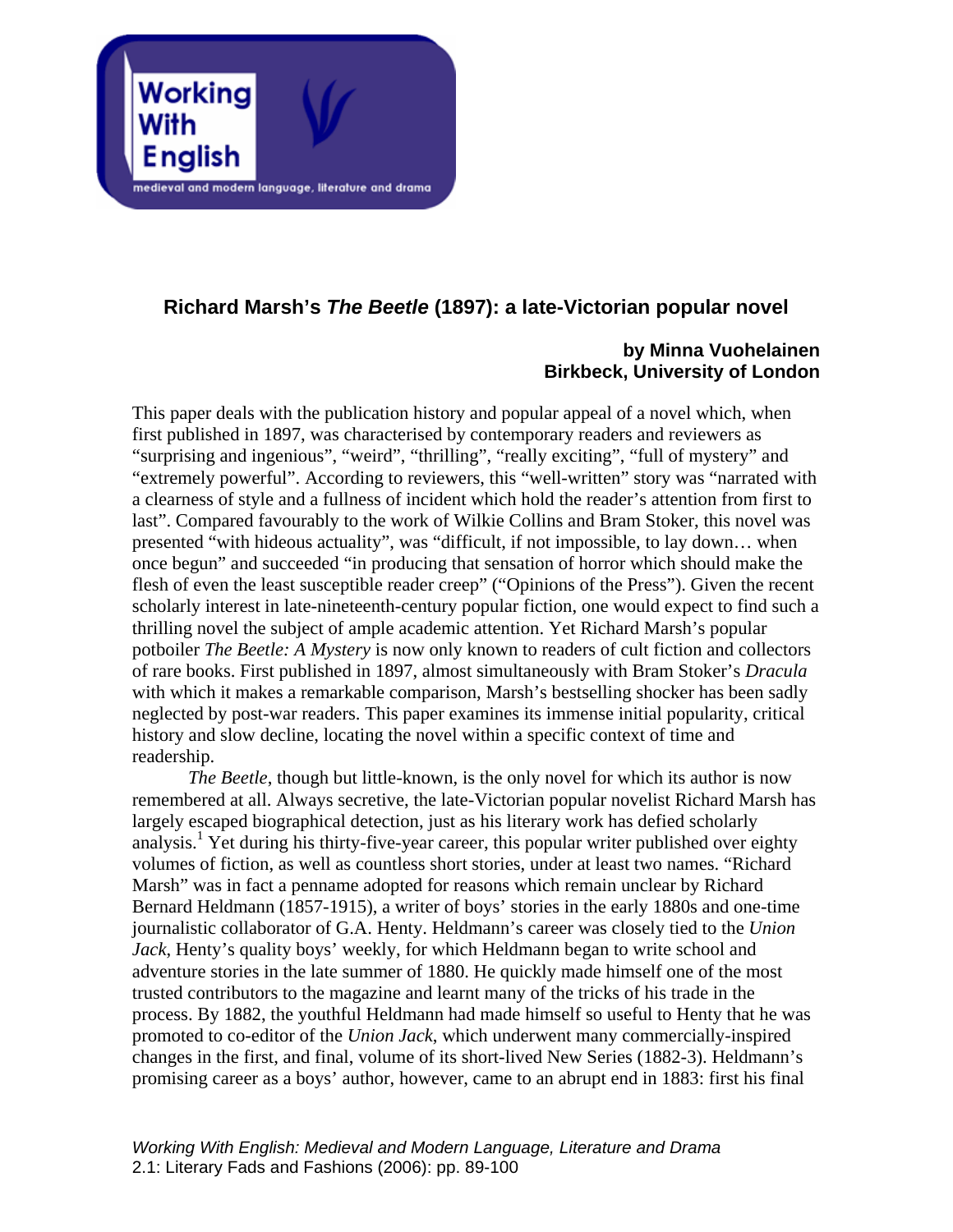serial for the *Union Jack*, entitled "A Couple of Scamps", was unaccountably dropped after the story had taken a surprising, and, for the *Union Jack*, unsuitable turn towards the violent and the supernatural. Heldmann then disappeared from the public eye after an apparent disagreement with Henty, who sternly announced that "Mr Heldmann has ceased to be connected in any way with the *Union Jack*" ("Notice"). Although Heldmann's books continued to appear and sell well into the twentieth century, he never published any further work in his own name.

If it was not for *The Attempted Rescue*, the 1966 autobiography of Heldmann's grandson Robert Aickman, himself a writer of horror stories, we would not know that Heldmann in 1888 revived his literary career under the penname "Richard Marsh".<sup>[2](#page-10-1)</sup> "Richard" was his own first name, while Marsh was the maiden name of his mother Emma, a Nottingham lace merchant's daughter who had in the mid-1850s married Joseph Heldmann, a German immigrant.<sup>[3](#page-10-2)</sup> Few records exist on Bernard Heldmann's activities between his disappearance in 1883 and his re-emergence as "Richard Marsh" in 1888, though he may well have written anonymously before 1888. While Marsh appears to have wished to keep his real identity a secret, his cynical, streetwise and decidedly up-to-date genre fiction stands in stark contrast to Heldmann's religiously-inspired juvenile fiction. This radical change of outlook has led some critics to speculate that he may have been involved in a financial or sexual disgrace of some kind (Dalby, "Richard Marsh", 81).

Until his early death from heart disease in 1915, "Richard Marsh" produced popular novels and short stories in the genres of horror, crime and romance at the average rate of three volumes per year. So prolific was he that he never found a home with a single publisher but instead published his fiction through at least sixteen different publishing houses in Britain. His consistent popularity suggests that his work tapped a significant current of popular opinion, and like other contemporary popular novels, his extensive literary output readily lends itself to cultural and social readings which are important exactly because of the author's popularity. A thoroughly professional writer and journalist, Marsh appears to have been quick to identify the topical issues of his day, using them to earn his living. Through his work, twenty-first-century readers can have access to many of the key issues of the turn of the nineteenth century, especially various forms of social deviance, including the New Woman, the "undesirable" foreign "alien", the criminal, the anarchist and the London outcast. These were, of course, topical questions in late-Victorian popular fiction, and were also addressed by Marsh's better known contemporaries in the fields of the fantastic (Bram Stoker, Marie Corelli and George Du Maurier), crime fiction (Arthur Conan Doyle, Arthur Morrison), New Woman writing (Grant Allen, Sarah Grand) and slum fiction (Arthur Morrison, George Gissing). However, while the work of these authors is at least in print, and much of it firmly established in the academic world, Marsh's fiction is practically out of print and remains outside the late-Victorian canon of popular fiction.

At the turn of the century, however, Marsh was very popular. He began publishing novels again only in 1893, and by 1897, when *The Beetle* appeared, had produced work in his stock genres of the supernatural, crime and romance. As Bernard Heldmann, he had already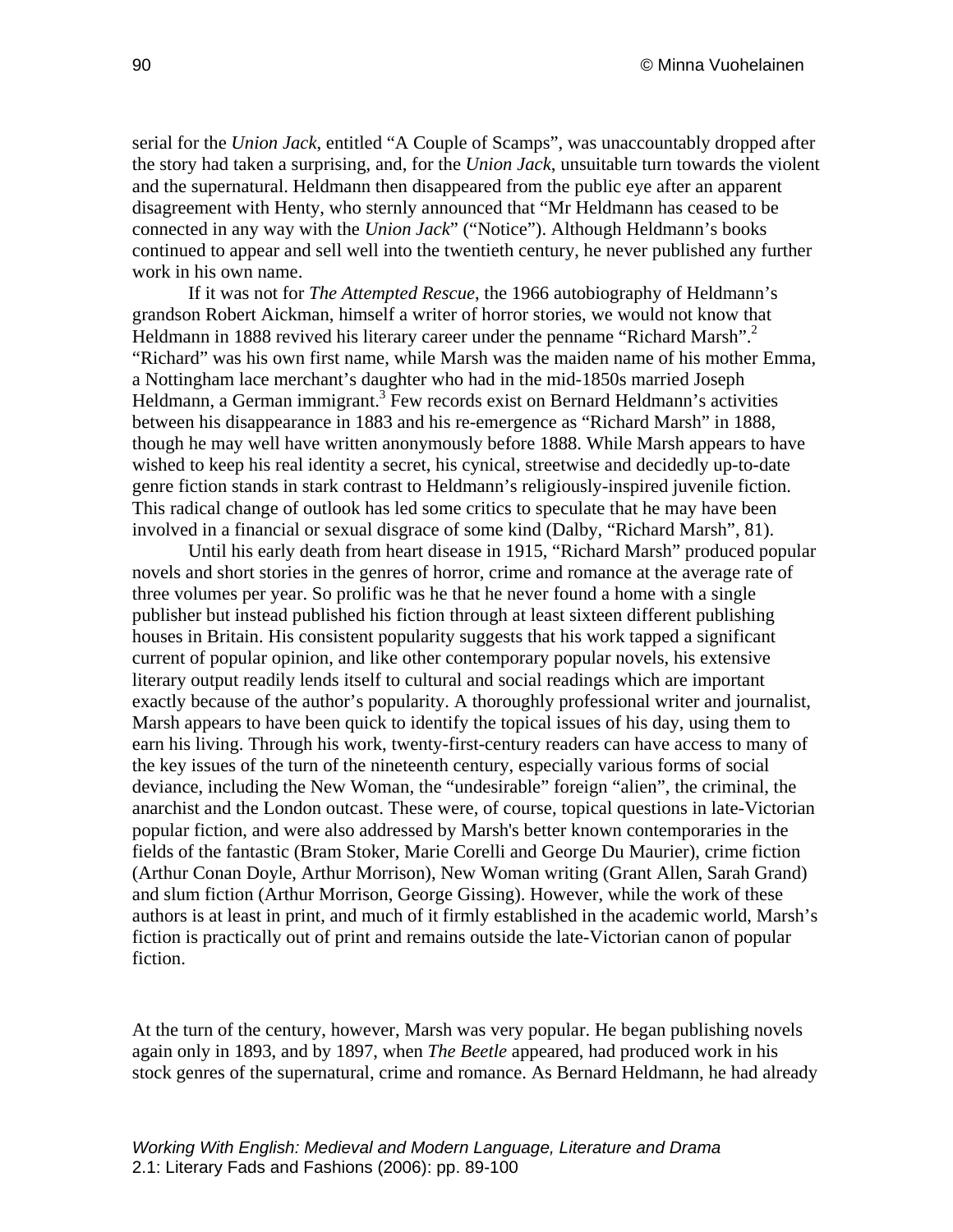shown considerable business acumen and an ability to tailor his fiction to the wishes of his readers, the socially aspiring lower-middle classes and higher-class artisans; as Marsh, his popular success was intimately related to his ability to cater for this readership, now rapidly expanding after the introduction of compulsory education by the Education Acts of the 1870s. The newly literate lower-middle classes gathered in the cities, where the employment market was creating unprecedented opportunities for clerks and office boys with basic literacy and numeracy. In the process, they created a growing market for reading material, especially cheap fiction and light journalism (Altick 83-4). From the 1880s, the publishing industry began to respond to the challenge of catering for these newly-literate consumers. In practice, this meant the introduction of cheaper and lighter reading material, including popular journalism such as Alfred Harmsworth's *Daily Mail* and *Answers*, fiction magazines such as George Newnes's *Strand Magazine*, and cheaper novels in a variety of new genres, ranging from the detective story to the imperial romance, from science fiction to occult horror.

Marsh was very aware of these developments in the publishing industry, and wrote short fiction for most of the popular fiction magazines of the turn of the century, including the *Strand*, the *Grand*, the *Windsor*, the *Idler*, *Cornhill Magazine*, *Blackwood's* and *Gentleman's Magazine*. However, contrary to existing accounts of his publishing history, Marsh also serialised novels in magazines. *The Beetle*, his most popular novel, first appeared as a serial in *Answers*, Alfred Harmsworth's penny weekly miscellany which had since 1888 reached a readership of half a million (Altick 396). Essentially marketed as a family paper, *Answers* was, according to its editor, read "everywhere":

As home journals [the issues] go into the homes, and they enter the houses, of every grade of society. It is always a gratifying thought that no harm can come from the reading of any of our publications, and that by encouraging the taste for pure literature we are rendering a service to the times in which we live. ("Small Beginnings")

 Such claims for a family audience seem strangely amiss considering the sensational subject matter of *The Beetle*.

The serialisation of *The Beetle* began in *Answers* on 13 March, 1897 under the title *The Peril of Paul Lessingham: The Story of a Haunted Man*. The novel appeared over fifteen weeks, with substantial instalments averaging three pages but occasionally extending to as many as six; highly effective cliff-hanger endings guaranteed reader bonding. If, as it claimed, the magazine did indeed "pay £1 1s. (one Guinea) per column for original articles" ("WHY LITERARY PEOPLE LIKE 'ANSWERS'"), Marsh would have earned well over a hundred guineas for the serial. The editor's investment in the novel showed in his strong encouragement for readers to follow the serial, extolled in the page margins as "one of the finest stories he ha[d] ever read" (13 March 1897, 319) and "a novel of entrancing interest" (20 March 1897, 341). Plot summaries were frequently given for the benefit of new readers, who were also advised that back numbers would be available through newsagents. Despite the supposed family readership of *Answers*, these summaries emphasised the frightening, occult and titillating aspects of this "strange drama of modern life" (20 March 1897, 339), which introduced readers to "a vision of a creeping horror, a kind of gigantic BEETLE" (27 March 1897, 357). In the weekly instalments, readers were treated to a breathless adventure through the streets of a Gothic, largely nocturnal London,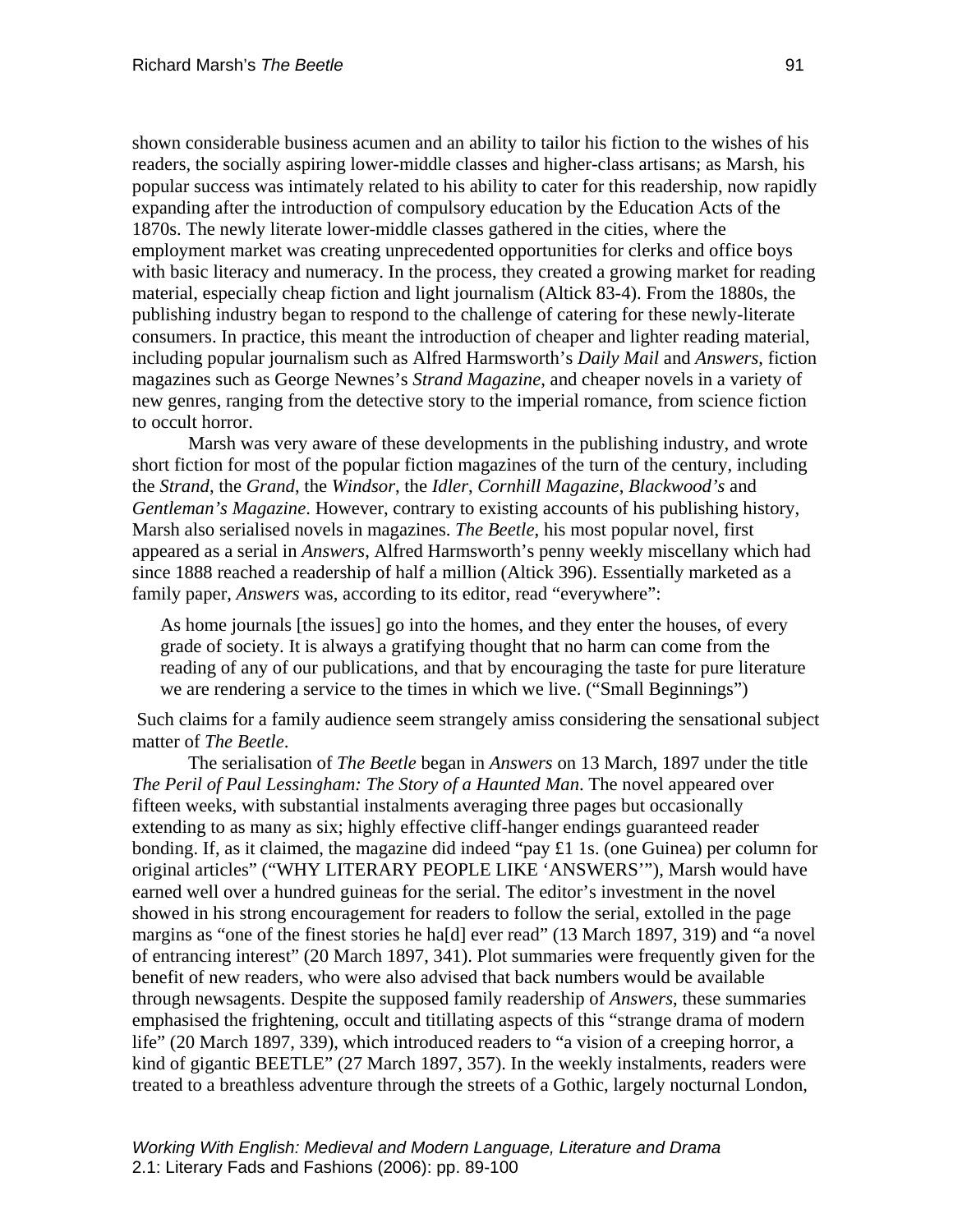an imperial metropolis about to be engulfed by occult forces. Lurid details of crime, sexual corruption, rape, human sacrifice, New Women, crossdressing, foreign others, hidden pasts and dangerous outcast elements mingled freely with the mundane advice, banal jokes and reader correspondence which filled the rest of the paper.

By serialising his novel in *Answers*, Marsh was aiming at a large, uneducated audience, the lower end of his literary marketplace. When the novel was published in volume form in late September or early October 1897 by the religious publishing house of Skeffington, it was arguably aimed at an audience of a slightly higher social standing: the price of 6s., though standard for one-volume novels in this period, would have made the novel too expensive for the average reader of *Answers*. Significantly, its title, too, had changed from the clumsy *The Peril of Paul Lessingham: The Story of a Haunted Man* to the much more effective *The Beetle: A Mystery*. The new title could be seen as an indication of a new target audience or an attempt to secure higher sales, but it also emphasises the importance of the supernatural element within the story. This message was reinforced by the cover design of the first edition: across a blood-red background scampers a striking black beetle, tailored to attract buyers at railway bookstalls, where purchasing decisions could be rushed and easily swayed by attractive cover art (figure 1). Interestingly, the artwork on Marsh's horror fiction, including *The Beetle*, appears to have been particularly attractive compared to many other similarly successful popular novels of the time, including the rather plainer covers of *Dracula*, *Trilby* and *The Sorrows of Satan*. Significantly, given Marsh's earlier career as a provider of boys' fiction, the cover design of *The Beetle* rather resembled those meant for the booming juvenile market, and could thus be seen as a form of cross-over fiction appealing to youths and adults alike. In recent years, it is this cover art that has made Marsh particularly attractive to book collectors.



Figure 1: The cover of the eighth edition of *The Beetle* (London: Skeffington, 1901), identical to the first edition of 1897 (author's private collection).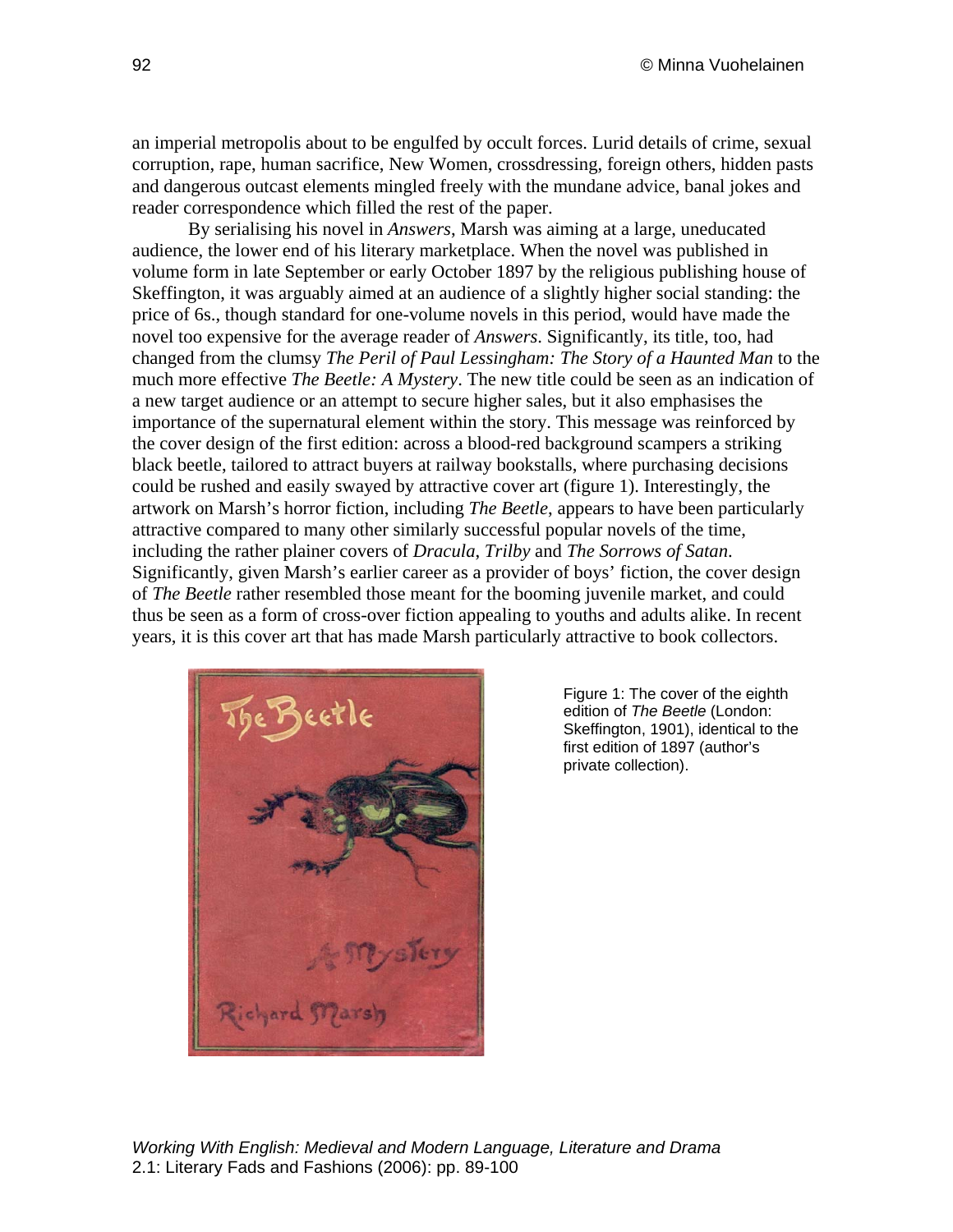The attractiveness of the first edition was further enhanced by the inclusion of four greyscale illustrations by John Williamson, illuminating occult, criminal and romantic developments in the novel and thus appealing to different reader interests (figures 2-5).





Figure 2: John Williamson's frontispiece to *The Beetle*: the tramp and the mesmerist (author's private collection).

Figure 3: John Williamson's second illustration to *The Beetle*: outcast London and fashionable London meet (author's private collection).



Figure 4: John Williamson's third illustration: the romantic element against the Westminster backdrop (author's private collection).



Figure 5: John Williamson's fourth illustration: the detective element (author's private collection).

*Working With English: Medieval and Modern Language, Literature and Drama*  2.1: Literary Fads and Fashions (2006): pp. 89-100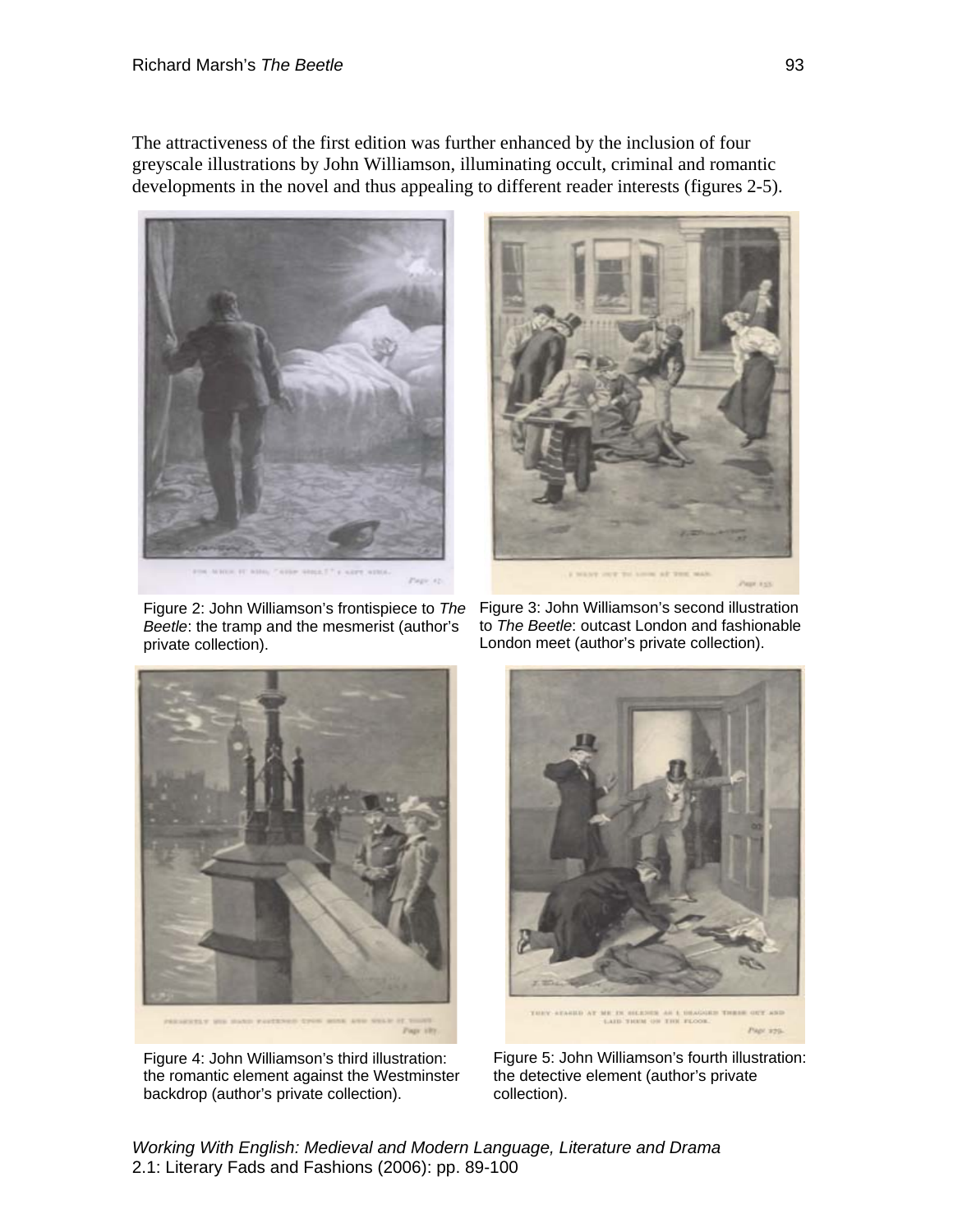*The Beetle* was Marsh's eighth volume-form novel under this pseudonym and belongs to his major phase of stories of the supernatural and crime. It proved his most successful piece of writing in every respect, and he tried in vain to recapture its success throughout his later career. However, for the rest of his writing career, Marsh would always be remembered as the author of *The Beetle*; the novel's initial serialisation under another title was never mentioned. *The Beetle* cannot compete with the forty or more editions that some of Marie Corelli's novels, for example, reached at the same time, but it did achieve immediate high sales. The first volume-form edition was an instant sell-out, with three more impressions following in October, November and December 1897 (Dalby, "Richard Marsh" 82). The novel continued to sell steadily well into the twentieth century, with the fifteenth impression out in 1913, the twentieth in 1917 and the twenty-fourth in 1927 (Wolfreys 11), thirty years after it was first published. By the end of the 1920s, the novel had also been translated into several European languages, filmed by Alexander Butler, with a screenplay by Helen Blizzard, and dramatised on the London stage at the Strand Theatre (Dalby, "Richard Marsh" 87).

To appreciate the success of *The Beetle*, it is useful to compare the novel with Bram Stoker's *Dracula*, another Gothic horror novel issued in 1897, and dealing with largely similar issues. Existing accounts of Marsh's publication record generally assume that Marsh was imitating Stoker, but *The Beetle* in its serial format in fact precedes *Dracula*, which was published in June 1897 as the *Answers* serial was drawing to its close. The similarities between the two novels are, however, striking, and were recognised by contemporary critics, some of whom appeared to prefer *The Beetle*: "The weird horror of this Being grows upon the reader," wrote the critic of the *Glasgow Herald*, "It is difficult, if not impossible, to lay down this book when once begun. Mr Bram Stoker's effort of the imagination was not easy to beat, but Mr Marsh has, so to speak, out-Heroded Herod". The *Academy* agreed: "*Dracula*, by Mr Bram Stoker, was creepy, but Mr Marsh goes one, oh! many more than one better" ("Opinions of the Press"). Skeffington's advertisements of *The Beetle* were eager to emphasise the similarities between *Dracula* and *The Beetle*, suggesting that the publishers were hoping to benefit from a vogue for occult horror fiction by placing *The Beetle* within this context. Perhaps surprisingly to the modern reader, however, *The Beetle* achieved substantially higher sales than Stoker's vampire classic: in 1913, when the fifteenth impression of *The Beetle* was issued, *Dracula* was only in its tenth (Dalby, "Richard Marsh", 82).

Marsh was a journalist as well as a popular novelist, and the sustained volume and popularity of his literary output indicate that he was able to tap into the tastes of the turn-ofthe-century mass market, often freely borrowing from other writers. *The Beetle*, perhaps more than any other of his writings, reflects its time. The novel is a fantastic concoction of Gothic horror, romantic melodrama, detective fiction and occult mesmerism, and certainly benefited from the recent successes of Arthur Conan Doyle, Marie Corelli, George Du Maurier and Robert Louis Stevenson. Told through several narrators in the manner of sensation fiction, it relates the tale of a strange revenge on a rising politician harbouring a hidden past, the Paul Lessingham of the title of the serial. In his youth, the adventurous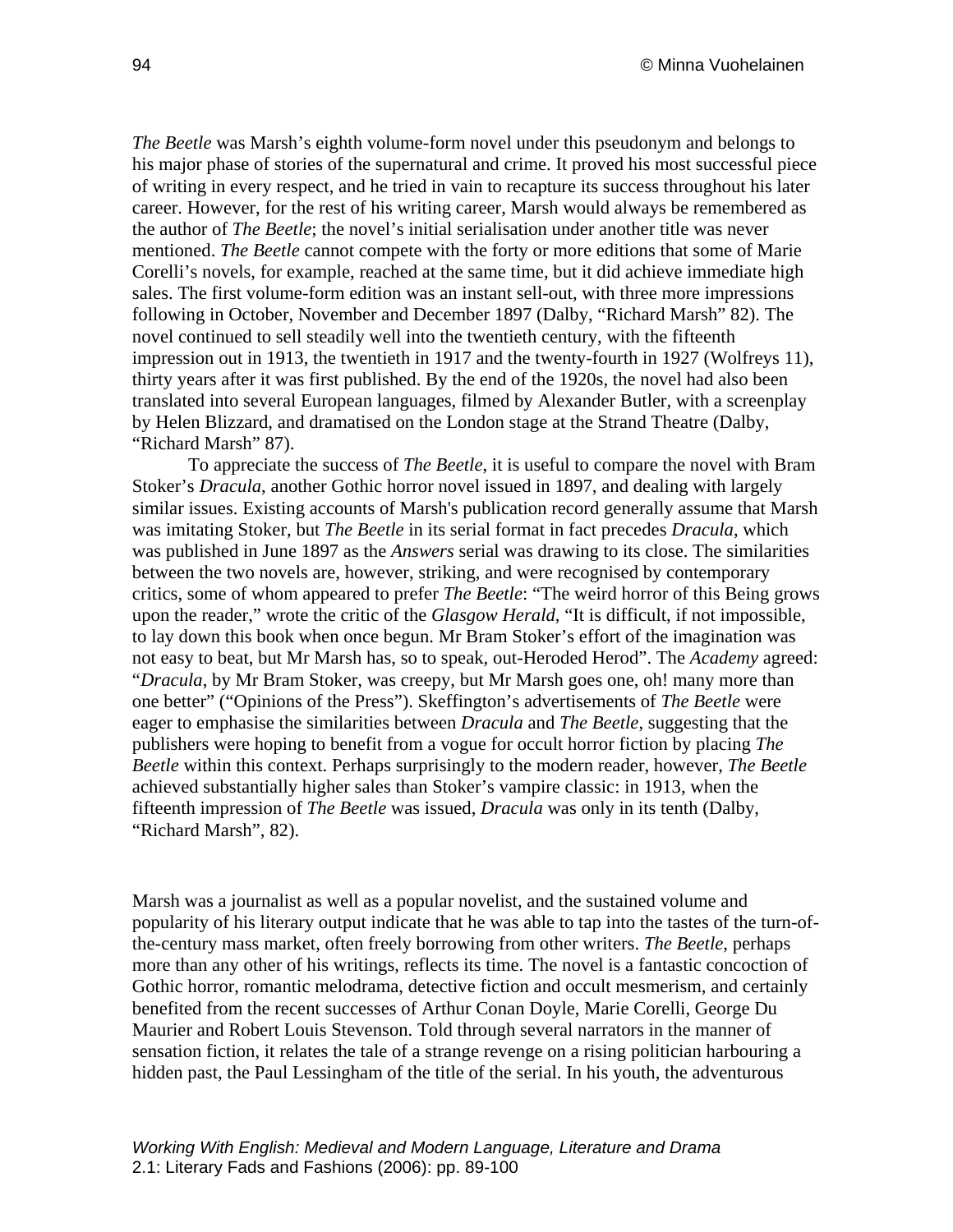Lessingham had been kidnapped in Egypt and subjected to the sexual advances of a priestess of Isis in a temple where he had to witness pagan orgies and human sacrifices, the main protagonists of which appear to have been young Englishwomen. Finally he manages to strangle his captor, who, however, turns into a giant beetle before his very eyes. This "very objectionable scarabaeus", as the *Daily Mail* termed it ("The Beetle"), years later follows him to London and provides the reader with what the *Saturday Review* described as "a new thing in 'creeps' in the way of an old man with a woman's body, a chinless and hairless face, and a knack of turning, when convenient, into a monstrous beetle, and walking up his acquaintances with gluey feet that stick at every step" ("The Beetle"). Once in London, the archaic creature proceeds to terrorise Lessingham, his fiancée Marjorie Lindon, her friend Sydney Atherton and a hapless tramp, Robert Holt, not only by metamorphosing into a monstrous beetle in moments of clearly erotic agitation, but also by sexually assaulting men as well as women, coveting their white skin, feeding off them in some strange vampiric way and generally subverting social order through the exercise of its remarkable mesmeric powers. Finally, this avatar of occult barbarism is let down by modern technology as the train she is travelling on crashes, possibly killing her.

*The Beetle* is set in *fin-de-siècle* London, a giant city which at the turn of the century was the site of rapid social change and, as a result, many anxieties over the shifting boundaries of race, gender and class. Some of these topical questions surface in the novel, where they are articulated in the language of popular fiction and eventually seemingly contained by the narrative. The British protagonists of the novel, all somehow figures representative of modernity, have to face, outwit and destroy the barbaric beetle-figure, in whom anxieties over race, gender, degeneration and crime are fused. Paul Lessingham, a reformist politician campaigning in favour of social causes, is indicative of the political changes following the extension of the franchise throughout the nineteenth century, and yet suffers from attacks of hysteria. His fiancée Marjorie Lindon, a potential New Woman figure, advocates female suffrage and education, and openly defies her father; in the course of the novel, she is deprived of her femininity as her hair is cut short and her dainty costume discarded in favour of the rags of a male tramp. Sidney Atherton, the gentleman scientist, represents the forces of modern technology and knowledge, and yet fails to read his own mind and wallows in self-doubt. Robert Holt, the impoverished clerk figure, reminds the reader of the emergence of the lower-middle classes at the turn of the century, but also hints at the problems of poverty and unemployment. Finally, Augustus Champnell, the aristocratic detective introduced at the end of the novel to defeat the beetle-creature and the chaos she brings about, represents Marsh's attempt to produce detective fiction in the style of Arthur Conan Doyle's Sherlock Holmes stories, which similarly appealed to lowermiddle-class audiences.

In particular, however, the confusion over shifting social boundaries is focused upon the body and dwelling of the beetle-creature itself. Marsh's change of title between the serialisation and the volume-form edition of the novel acknowledges the importance of the monster at the heart of the novel. The creature inhabits a suburban district entering which feels like "leaving civilisation behind" (7), and her den is also squalid: "an uncomfortable odour greeted our nostrils, which was suggestive of some evil-smelling animal… There was not a table in the place, – no chair or couch, nothing to sit down upon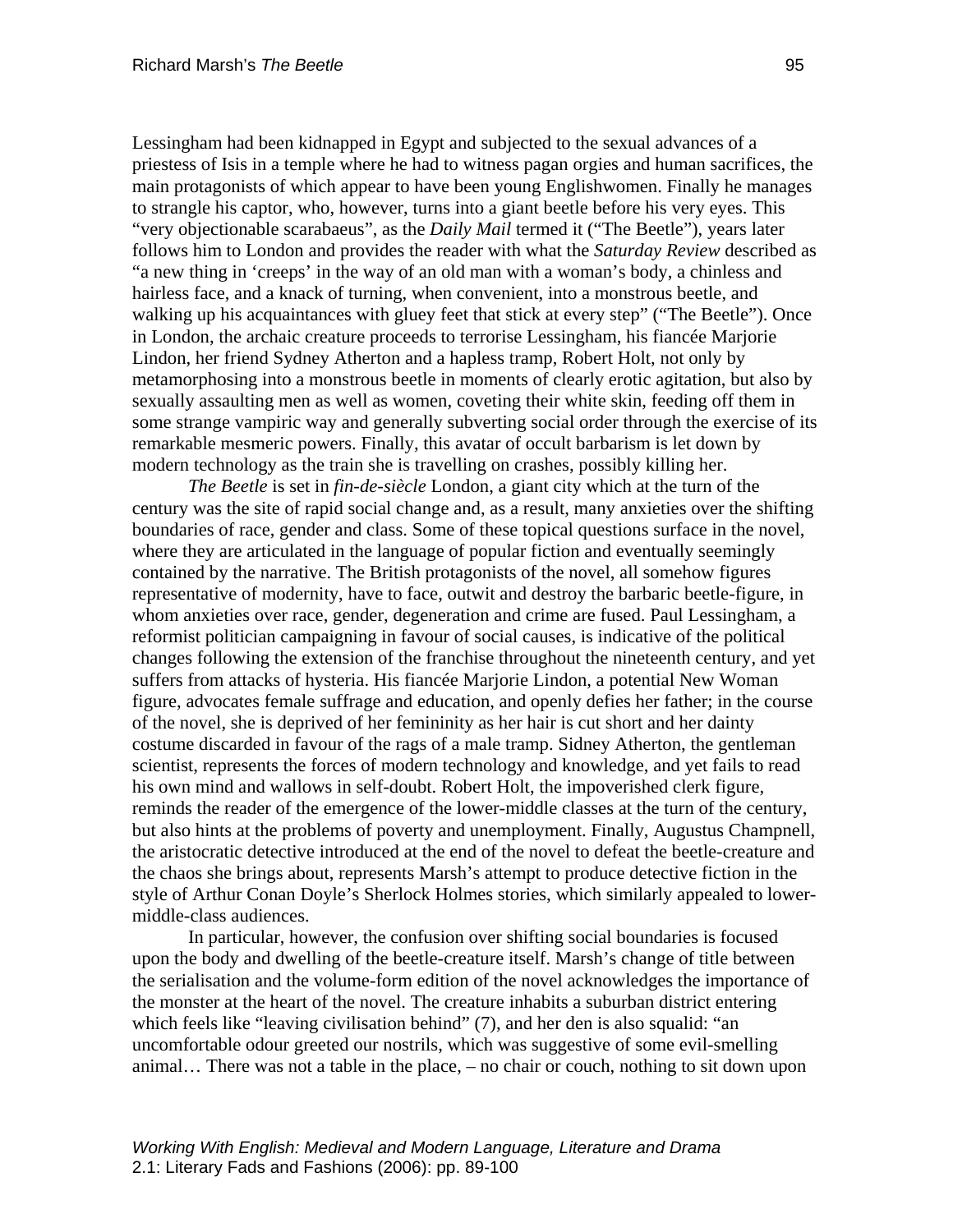except the bed" (228-9, 237). The creature itself seems hardly human, yet possesses an uncanny mesmeric power that quite unmans the male narrators:

There was not a hair upon his face or head, but, to make up for it, the skin, which was a saffron yellow, was an amazing mass of wrinkles. The cranium, and, indeed, the whole skull, was so small as to be disagreeably suggestive of something animal. The nose, on the other hand, was abnormally large; so extravagant were its dimensions, and so peculiar its shape, it resembled the beak of some bird of prey.… The mouth, with its blubber lips, came immediately underneath the nose, and chin, to all intents and purposes, there was none. This deformity… gave the face the appearance of something not human, - that, and the eyes. For so marked a feature of the man were his eyes, that, ere long, it seemed to me that he was nothing but eyes.… They were long, and they looked out of narrow windows, and they seemed to be lighted by some internal radiance, for they shone out like lamps in a lighthouse tower… They held me enchained, helpless, spell-bound. (18-19)

The combination of degeneracy, racial stereotyping and animal characteristics in the passage is disturbing. The beetle-creature clearly reflects contemporary thinking on the physiognomy of criminals, confirming her both as a murderer with a beak-like nose and as a sexual offender with Negroid blubber lips. Like the hapless narrator Robert Holt, contemporary readers, too, would have been alarmed at the spectacle the creature presents. Indeed, even the creature's gender is uncertain, as her body shifts and changes:

Some astonishing alteration had taken place… about the face there was something which was essentially feminine; so feminine, indeed, that I wondered if I could by any possibility have blundered, and mistaken a woman for a man; some ghoulish example of her sex, who had so yielded to her instincts as to have become nothing but a ghastly reminiscence of womanhood… after all, I told myself that it was impossible that I could have been such a simpleton as to have been mistaken on such a question as gender. (28)

In fact, the narrator is proven wrong as Marsh later proceeds to strip the creature of its clothing to titillate the reader with the revelation of "not a man, but a woman, and, judging from the brief glimpse which I had of her body, by no means old or ill-shaped either" (139). Finally, and perhaps most disturbingly, the beetle exerts an uncanny hypnotic influence on the English characters with whom she comes into contact: lower-middle-class clerks become burglars, retiring young ladies don male costumes in public and are subjected to implied sexual acts on trains and in hotel rooms, eminent politicians are reduced to unmanned sex toys, and well-trained butlers forget their manners. The creature's challenge to social order is contagious, suggesting the possibility of social change on a revolutionary scale.

The characterisation of the beetle-woman clearly reflects the social debates of the turn of the century. In London, a monster city of six million people, a third of the population lived on or beneath the poverty line in conditions which were characterised as squalid and insalubrious. In current sociological discourse, the people inhabiting the slums were described in terminology reminiscent of animals or savages, their lives led in crime and immorality. In the 1890s, an analogy was commonly drawn between Darkest Africa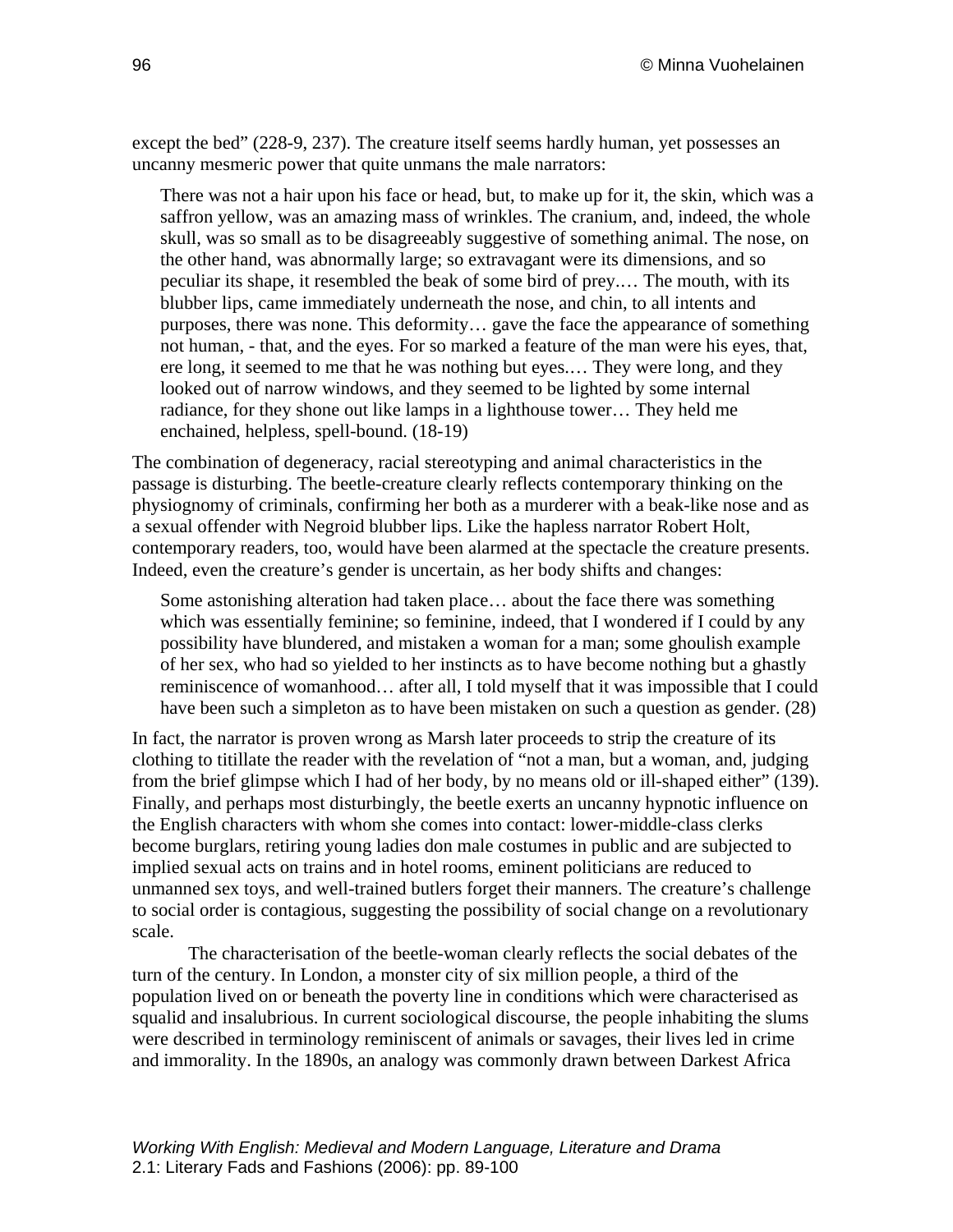and Darkest London. "As there is a Darkest Africa is there not also a Darkest England?", enquired General Booth of the Salvation Army:

Civilisation, which can breed its own barbarians, does it not also breed its own pygmies? ...What a satire it is upon our Christianity and our civilisation, that the existence of these colonies of heathens and savages in the heart of our capital should attract so little attention! (11, 16)

*The Beetle* links urban crime and poverty with the fear of racial degeneration, literally placing the North African Other in the heart of London. By evoking memories of colonial trouble in Egypt, the novel also hints at the threat of class war in London.

However, the beetle-creature is not only a representative of racial degeneration, paganism, squalor and disregard of law and order but also of deviant sexuality. *Fin-desiècle* London was a site of shifting gender boundaries, and at the turn of the century witnessed the arrival in public consciousness of two threatening presences, the New Woman and the homosexual. In their rejection of reproductive sexuality, both were often portrayed as serious threats to the British race, and the uncertainty over the beetlecreature's gender and sexual preferences in the novel reflects these anxieties. Whatever the creature's sex, it is certainly sexually predatory towards both men and women, and thus the novel develops a theme of same-sex desire. However, the representation of the beetlewoman also reads very much like a contemporary condemnation of the New Woman as an advocate of free love. In *The Beetle*, the creature, at times in masculine guise, subjects Robert Holt and Paul Lessingham to her unwanted advances which they cannot resist, but also influences Marjorie, a retiring maiden with feminist sympathies, to abandon the traditional role she is beginning to resent for a radical alternative involving short hair and male costume.

In *The Beetle*, the shifting, changing body of the beetle-creature acts as a site where all these issues can be externalised, discussed in terms of monstrosity, and destroyed. This is the case with many other turn-of-the-century popular novels, most notably *Dracula*. It is, however, important to realise that these social anxieties were such a frequent topic of popular fiction not only because of the fears they generated at the time but also because they made for entertaining reading. No reader would have been bored by Marsh's novel, which dashes on breathlessly from event to event, outrage to outrage. The popularity of the *The Beetle* was due to Marsh's skill in stirring his readers' fears but also his ability to titillate their fantasies. Contemporary reviews testify to this: "The pursuit of the kidnapped Marjorie [who is being sexually tortured all along] is *really exciting*," opined the critic of the *Daily Chronicle*, "and the Beetle is *as horrid as one could wish*" (my emphases). The *Daily Graphic* seems to agree:

It is a book to be read, not, maybe, when alone, or just before going to bed, because it is the kind of book which you put down only for the purpose of turning up the gas and making sure that no person or thing is standing behind your chair – and it is a book which no one will put down until finished except for the reason above described" ("Opinions of the Press").

Late-Victorian Gothic shockers address social anxieties in a distorted way, but the reading experience itself is one of pleasurable horror. Readers could fantasise about the sadistic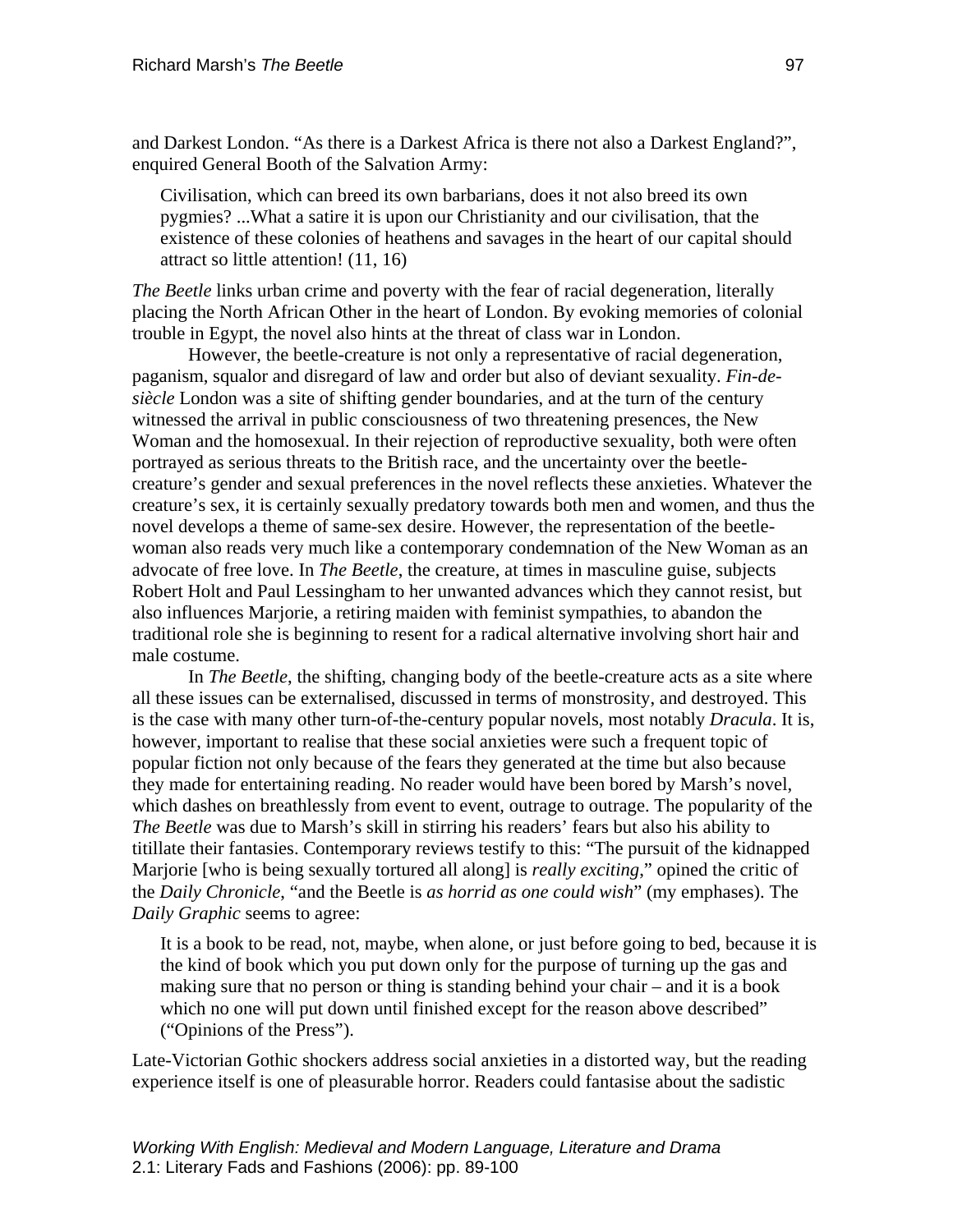sexuality of the novel; female readers, in particular, may also have seen the characters of the beetle and Marjorie as socially liberating, though both are brought back to line by the end of the novel.

*The Beetle* needs to be read as a novel essentially of its time, typical of the fears and fantasies of the *fin de siècle*. It can be located within a body of popular fiction dealing with similar themes, articulated by writers such as George Du Maurier, Bram Stoker, Marie Corelli, Robert Louis Stevenson, Arthur Conan Doyle, and undoubtedly numerous other, now-forgotten authors such as Guy Boothby, Robert Barr, William Le Queux and Fergus Hume. However, the novel continued to sell well into the twentieth century. During the First World War, *The Beetle* was issued in Newnes's Trench Library at the very low price of 7d.; indeed, it could be seen as highly relevant reading matter in times of war when the invading foreign Other was vilified. By the 1960s, however, while *Dracula* was being reinterpreted for new audiences by Hammer, *The Beetle* was becoming an anachronism: the horrendously ugly beetle-creature could not be sexy or sympathetic in the same way as the vampire, and the novel began to fall out of print. Hugh and Graham Greene included it in their 1984 collection of four popular Victorian novels, *Victorian Villainies*, with a note that they had "long felt that *The Beetle* [was] a book which should not be out of print" (9). Ten years later, the University of Luton reissued the novel in its Pocket Classics series, with a brief introduction by William Baker. Finally, the first annotated, scholarly edition of *The Beetle* was published in 2004 by the Canadian Broadview Press, edited with an extensive introduction, notes and a contexts section by Julian Wolfreys.

This gradual comeback reflects a shift in scholarly interests in the last twenty-five years. The initial strength of *The Beetle*, that it was so closely tied to its day, became its weakness in the post-war world and led to its falling out of print. With the advent of "Cultural Studies" and more positive responses towards popular culture, that initial strength has again become an advantage. With more and more attention being paid to popular culture as an indication of mainstream perceptions and values, Marsh's shocker has become highly relevant again.

#### <span id="page-10-0"></span>**Endnotes:**

 $\overline{a}$ 

<sup>1</sup> On Marsh, see Aickman, Baker, Richard Dalby's three accounts, and Taylor. On *The Beetle*, see Garnett, Halberstam, Hurley, Luckhurst, Vuohelainen and Wolfreys.

<span id="page-10-1"></span> $2$  However, Marsh later republished three Heldmann stories, "In the Lion's Jaws", "A Memorable Night" and "A Fortune at a Find", which had originally appeared in the *Union Jack*, in his short story collection *The Drama of the Telephone* (Digby, Long & Co.: London, 1911). This securely identifies Heldmann and Marsh as the same person.

<span id="page-10-2"></span><sup>&</sup>lt;sup>3</sup> Joseph Heldmann's crooked business habits proved an embarrassment to his in-laws and provoked a good deal of xenophobic comment in *The Times*, at least partly related to his probable Jewish origins. At the time of Marsh's birth, Heldmann was embroiled in bitter bankruptcy proceedings against his wife's relatives – his employers and business partners – whom he had been swindling. ("In Re Joseph Heldmann" 1857-8). Baker suggests that anti-Semitism may have been one reason for Bernard Heldmann to opt for the penname "Richard Marsh" (viii).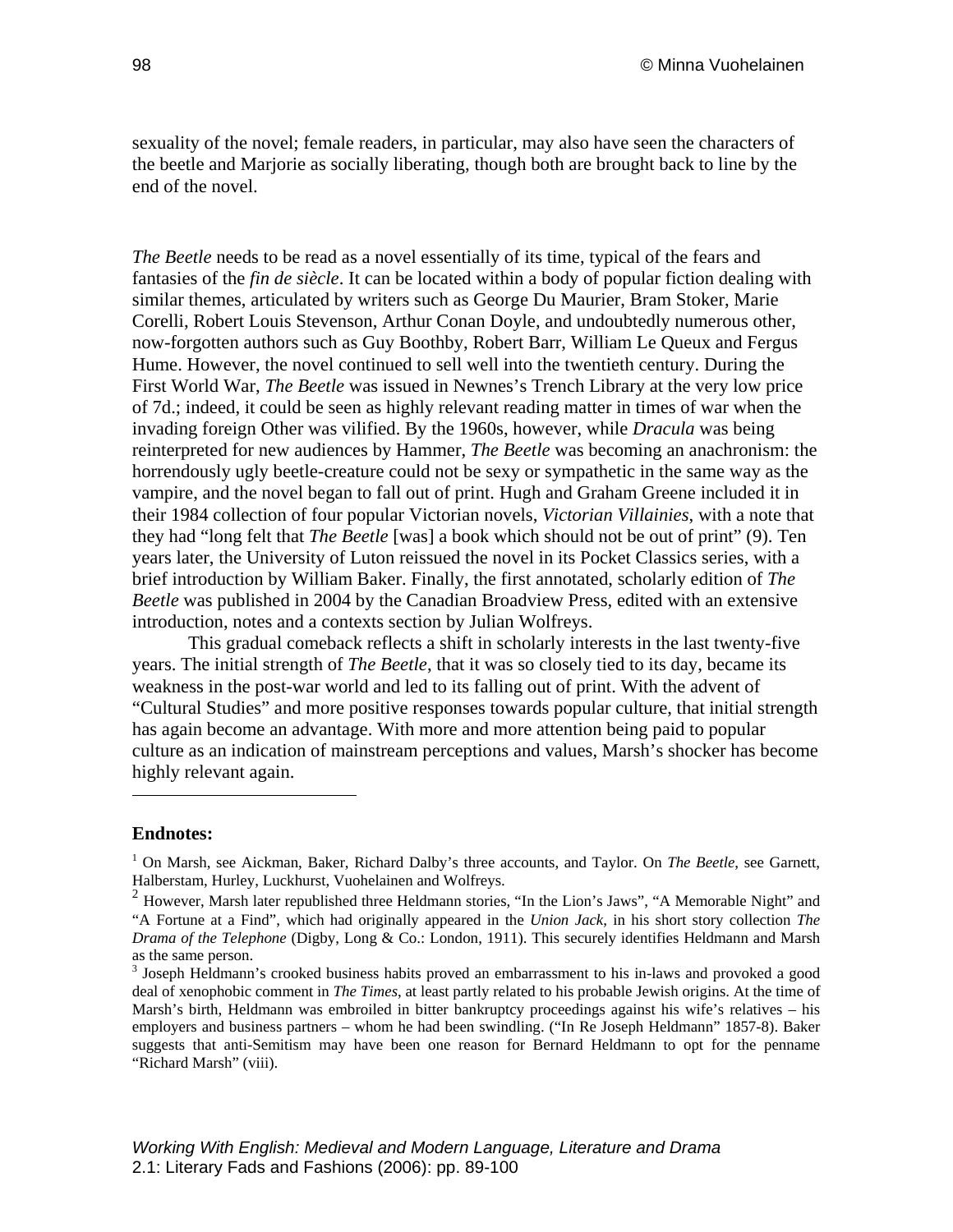#### **Works Cited:**

Aickman, Robert. *The Attempted Rescue*. London: Victor Gollancz, 1966.

- Altick, Richard D. *The English Common Reader. A Social History of the Mass Reading Public, 1800-1900.* With a foreword by Jonathan Roe. 1957;  $2^{nd}$  ed. Columbus: Ohio State UP, 1998.
- Baker, William. "Introduction". *The Beetle*. By Richard Marsh. Stroud: Alan Sutton Publishing Ltd in association with the University of Luton, 1994. vii-x.
- "The Beetle". Review. *Saturday Review* 84 (6 November 1897): 501.
- "The Beetle". Review. *Daily Mail* (12 October 1897): 3.
- Booth, William. *In Darkest England and the Way Out*. London: International Headquarters of the Salvation Army, [1890].
- Dalby, Richard. "Introduction". *The Haunted Chair and Other Stories by Richard Marsh*. Ashcroft, British Columbia: Ash-Tree Press, 1997. ix-xxi.
- ---. "Richard Marsh: Novelist Extraordinaire". *Book and Magazine Collector* 163 (October 1997): 76-89.
- ---. "Unappreciated Authors: Richard Marsh and *The Beetle*". *Antiquarian Book Monthly Review* 144 (April 1986): 136-141.
- Garnett, Rhys. "*Dracula* and *The Beetle*: Imperial and Sexual Guilt and Fear in Late Victorian Fantasy". *Science Fiction Roots and Branches. Contemporary Critical Approaches*. Ed. Rhys Garnett and R.J. Ellis. Houndmills: MacMillan, 1990. 30-54.
- Greene, Hugh. "Introduction". *The Penguin Book of Victorian Villainies*. Ed. Hugh Greene and Graham Greene. London: Bloomsbury Books, 1991. 7-10.
- Halberstam, Judith. "Gothic Nation: *The Beetle* by Richard Marsh". *Fictions of Unease: The Gothic from* Otranto *to* The X-Files. Ed. Andrew Smith, Diane Mason and William Hughes. Bath: Sulis Press, 2002. 100-118.
- Hurley, Kelly. *The Gothic Body. Sexuality, Materialism, and Degeneration at the Fin de Siècle*. Cambridge: Cambridge University Press, 1996.
- "In Re Joseph Heldmann", *The Times*. (26 December 1857): 5; (8 January 1858): 9; (6 February 1858): 11; (20 March 1858): 11; (10 June 1858): 11; (11 June 1858): 11; (23 June 1858): 11; (29 June 1858): 11; (16 July 1858): 10-11.
- Luckhurst, Roger. "Trance-Gothic, 1882-1897". *Victorian Gothic. Literary and Cultural Manifestations in the Nineteenth Century*. Ed. Ruth Robbins and Julian Wolfreys. Basingstoke: Palgrave, 2000. 148-67.
- Marsh, Richard. *The Beetle. A Mystery*. London: Skeffington & Co., 1897.